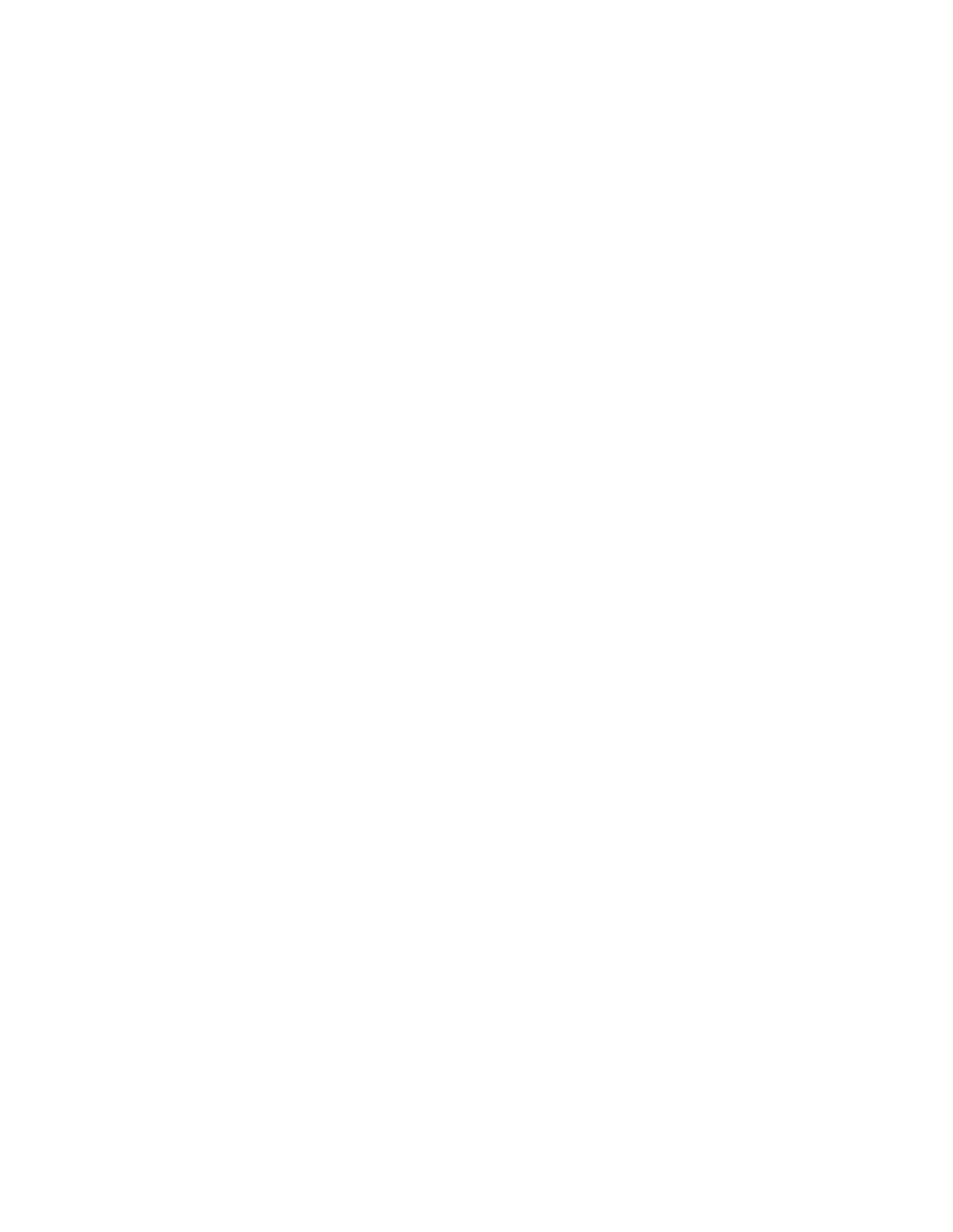

**The new Centrifan**™ **PE simplifies small volume evaporation tasks for synthetic and medicinal chemists, as well as pharmaceutical, biotech, and university researchers. Proprietary self-generated blowdown technology eliminates the potential problems with common evaporation systems such as vacuum centrifuges, rotary evaporators, nitrogen blow-down, and freeze dryers. Experience reliable results, lower costs, greater safety, and increased productivity by choosing the Centrifan**™ **PE for your laboratory!**

# CENTRIFAN™ PE Simplifies Small Volume Evaporation

## **Easy** Operation Frees Your Time

- Just close the cover and walk away no monitoring required.
- Dry samples directly in 20mL scintillation and other common vials.
- No need to maintain a vacuum pump or use a large supply of blow-down gas.
- Move the portable unit near your experiment  $-$  it even operates on a lab cart.
- Set the required temperature (ambient to 55°C) and off-timer (minutes to hours).

## Efficient Technology Delivers Reliable Results

- The low price **Centrifan**™ **PE** withstands years of lab work with virtually no maintenance.
- The self-generating blow-down technology protects samples from loss.
- Centrifugal force allows secure drying directly in convenient scintillation vials.
- High vapor recovery permits collection of the condensate as the final product.

# Effective Process Eliminates Cross Contamination

- No vacuum pump means no cross contamination from solvent bumping.
- Radiolabeled compounds dry safely.
- Residual solvent content in the sample can be reduced with inert dry gas.
- Compact unit fits in a hot cell to contain radioisotopes.

## Environmental Design Saves Energy, Protects Your Health

- The unit captures toxic vapors and materials in a closed system.
- Quiet operation reduces noise pollution in the laboratory.
- Low power consumption saves energy.

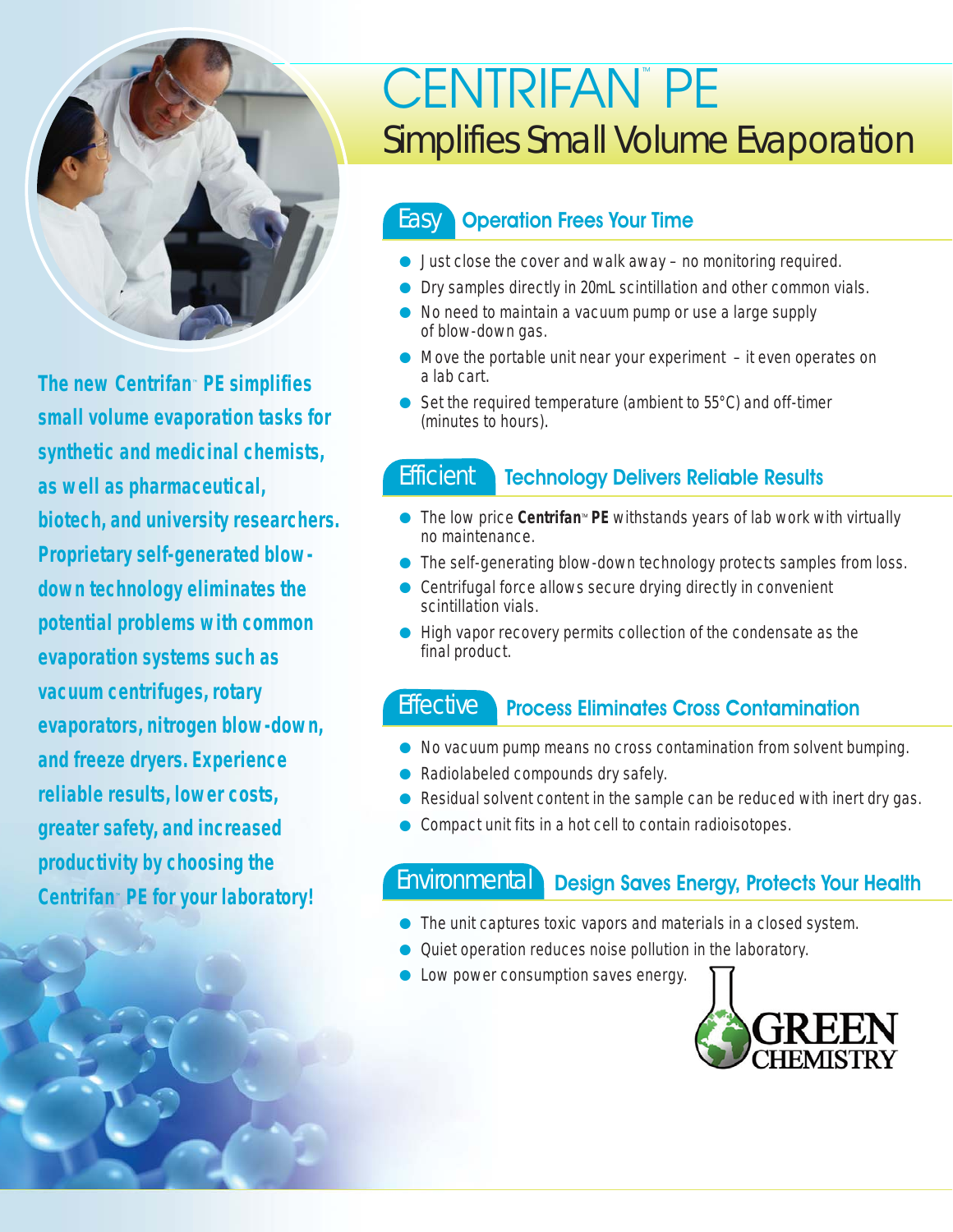# Easy Efficient Effective Environmental

The **Centrifan**™ **PE** is a convenient, compact evaporator/concentrator for research, pharmaceutical, and biotech labs working with samples such as DNA, RNA, and protein. Synthetic and medicinal chemists will save time because the **Centrifan**™ **PE** dries samples without the monitoring required by a rotorvap. The system also works well for processing fractions collected from flash liquid chromatography. Pharmaceutical and university labs working with radioactive and other highly toxic compounds will appreciate the advantage of the green chemistry design.



### Rotors for **Centrifan**™ **PE**



The versatile **Centrifan**™ **PE** has a rotor to fit your needs. Choose from one of seven different standard rotors, or we can make a custom rotor for your application.

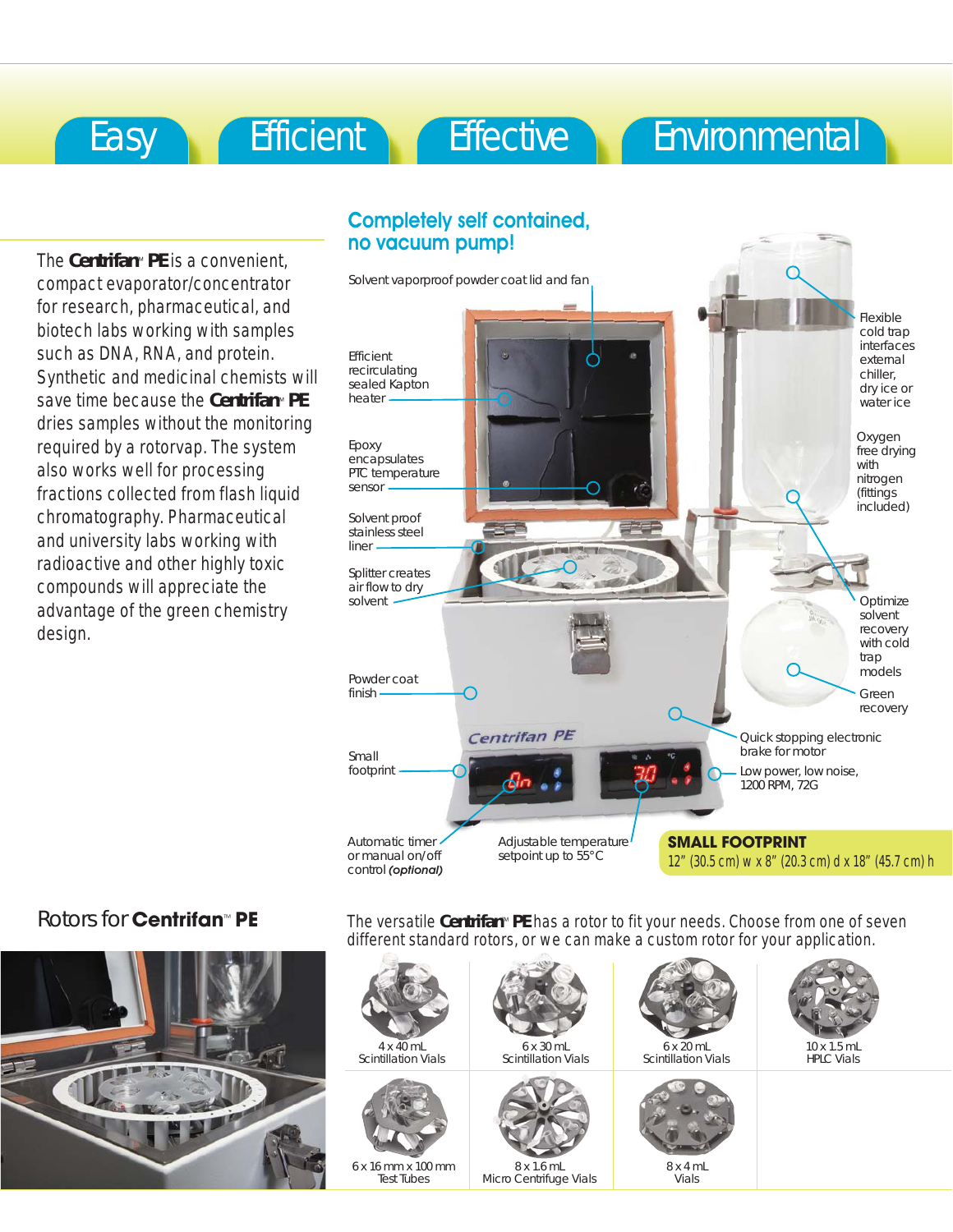# **Specifications**

### New Proprietary Evaporation Technology you should know about

| <b>Possible Problems with Common Evaporation Systems</b>   | <b>Vacuum</b><br>Centrifuge | Rotary<br>Evaporator | <b>Nitrogen</b><br><b>Blowdown</b> | <b>Freeze Dryer</b> | Centrifan <sup>™</sup> PE Advantages         |  |
|------------------------------------------------------------|-----------------------------|----------------------|------------------------------------|---------------------|----------------------------------------------|--|
| Sample loss from bumping caused by vacuum                  | Χ                           | Χ                    |                                    | X                   | No vacuum pump eliminates bumping            |  |
| Cross-contamination from splashing                         | х                           |                      | X                                  |                     | Centrifugal force prevents splashing         |  |
| Dry sample blown from vial; lost and contaminated          |                             |                      | X                                  |                     | Centrifugal force ensures material retention |  |
| Sample lost from bumping when vacuum slow and sample melts |                             |                      |                                    | X                   | No vacuum pump eliminates bumping            |  |
| Must freeze sample before loading                          |                             |                      |                                    | X                   | No pre-freeze required                       |  |
| Safety issues concerning glassware under vacuum            |                             | X                    |                                    | X                   | No vacuum, eliminates safety concern         |  |
| No recovery of volatile extract compounds                  | χ                           | X                    | χ                                  | X                   | Condenses all recirculating vapor            |  |
| Solvent vapor lost through vacuum pump or vent             | X                           | X                    | χ                                  | X                   | Closed green system condenses all vapor      |  |
| Vacuum pump noise degrades lab work environment            | χ                           | X                    |                                    | X                   | Makes no noise                               |  |
| System complexity requires maintenance vigilance           | χ                           | X                    |                                    | X                   | One moving part 3-year warranty              |  |
| Evaporator down because of vacuum pump rebuild             | X                           | X                    |                                    | X                   | No vacuum pump minimizes maintenance         |  |
| Consumes large quantities of electricity or drying gas     | χ                           | X                    | X                                  | X                   | Low power and minimal inert gas usage        |  |
| Relative speed of evaporation (MeOH, AcN, Ether)           | 3                           |                      | 3                                  | 4                   | 4                                            |  |
| Relative speed of evaporation (Water, DMF, DMSO)           | 3                           | 3                    |                                    | 3                   | $\overline{2}$                               |  |

#### **Specifications**

| Temp Controller Range       | Ambient to 55° C                                   |
|-----------------------------|----------------------------------------------------|
| Ambient Temperature         | $2^{\circ}$ C to 40 $^{\circ}$ C                   |
| <b>Cold Finger Capacity</b> | 1 L non-freezing liquid plus dry ice nuggets       |
| Power Requirements          | 115/230 VAC 50-60 Hz 200 watts                     |
| <b>Fuse Ratings</b>         | 3A (115 VAC and 230 VAC) fast acting, 5 mm x 20 mm |
| <b>Dimensions</b>           | 12" (30.5 cm) w x 8" (20.3 cm) d x 18" (45.7 cm) h |

#### Specify a Centrifan™ PE Model

| Item No. | Model                 | <b>Description</b>                                                 |
|----------|-----------------------|--------------------------------------------------------------------|
| 78-0070  | <b>Centrifan PE-T</b> | Includes cold trap and timer, 115 VAC                              |
| 78-0001  | <b>Centrifan PE</b>   | Includes cold trap 115 VAC                                         |
| 78-0072  | <b>Centrifan Lite</b> | No cold trap 115 VAC, vent to a hood or use with agueous solutions |
| 78-1070  | Centrifan PE-T        | Includes cold trap and timer 230 VAC                               |
| 78-1001  | <b>Centrifan PE</b>   | Includes cold trap 230 VAC                                         |
| 78-1072  | <b>Centrifan Lite</b> | No cold trap 230 VAC, vent to a hood or use with aqueous solutions |

#### Specify a Rotor

| 78-8400 | Rotor 6 x 20 mL Scintillation Vials     |
|---------|-----------------------------------------|
| 78-8401 | Rotor 8 x 1.6 mL Micro Centrifuge Tubes |
| 78-8402 | Rotor 6 x 16 mm x 100 mm Test Tubes     |
| 78-8403 | Rotor 8 x 4 mL vials (1 dram)           |
| 78-8404 | Rotor 6 x 30 mL Scintillation Vials     |
| 78-8405 | Rotor 4 x 40 mL Scintillation Vials     |
| 78-8406 | Rotor 10 x 1.5 HPLC Vials               |

#### **Drying Rates for Typical Solvents in 20 mL Vials\***

| Solvent            | <b>Total Volume</b> | Temp. In Rotor | Time to Dry °C   |
|--------------------|---------------------|----------------|------------------|
| Methanol           | $6 \times 10$ mL    | 40             | $60$ min         |
| Water              | 6x5mL               | 40             | 3 hrs            |
| Hexane             | $6 \times 10$ mL    | 40             | $15 \text{ min}$ |
| Acetone            | $6 \times 10$ mL    | 40             | $35 \text{ min}$ |
| Isopropyl Alcohol  | $6 \times 10$ mL    | 40             | $70$ min         |
| DMS <sub>0</sub>   | $6 \times 1$ mL     | 40             | 12 hrs           |
| Methylene Chloride | $6 \times 10$ mL    | 40             | $25$ min         |
| AcN/H2O (70/30)    | $6 \times 10$ mL    | 40             | 3 hrs            |

\*Evaporation rates were obtained with ethanol and dry ice in the cold trap.

#### Spare Splitters

| 700110             | Circulator Coil and Tubing (provides extended concentrator time with chilled |
|--------------------|------------------------------------------------------------------------------|
| 788418             | Cold Trap replacement                                                        |
| 788417             | Conversion Kit, Add Cold Trap to Centrifan <sup>®</sup> Lite                 |
| <b>Accessories</b> |                                                                              |
| 78-8416            | 1 splitter 10 HPLC 1.5 mL Vials                                              |
| 78-8415            | 1 splitter 4 x 40 mL Scintillation Vials                                     |
| 78-8414            | 1 splitter 6 x 30 mL Scintillation Vials                                     |
| 78-8412            | 1 splitter 8 x 4 mL Vials (1 dram)                                           |
| 78-8411            | 1 splitter 6 x 16 mm x 100 mm Test Tubes                                     |
| 78-8410            | 1 splitter 8 x 1.6 mL Micro Centrifuge Vials                                 |
| 78-8409            | 100 pack splitters 6 x 20 mL Scintillation Vials                             |
| 78-8408            | 5 pack splitters 6 x 20 mL Scintillation Vials                               |

- **788419** Circulator Coil and Tubing (provides extended Concentrator, water bath must be supplied)
- **788420** Immersion cooler for cold trap, fixed at -60 deg C , 1.5" rigid coil, 120 VAC, 60 Hz
- **788426** Immersion cooler for cold trap, fixed at -60 deg C , 1.5" rigid coil, 240 VAC, 50 Hz
- **788421** Flask, round 500 mL, 35/20 socket joint
- **788422** Flask, round 100 mL, 35/20 socket joint **788423** Adapter Kit, Cold Trap Socket to 20 mL Scintillation Vial (low loss distillate collection)
- **788424** Clamp pinch, locking, 35/20 Socket Joint

# www.kdscientific.com